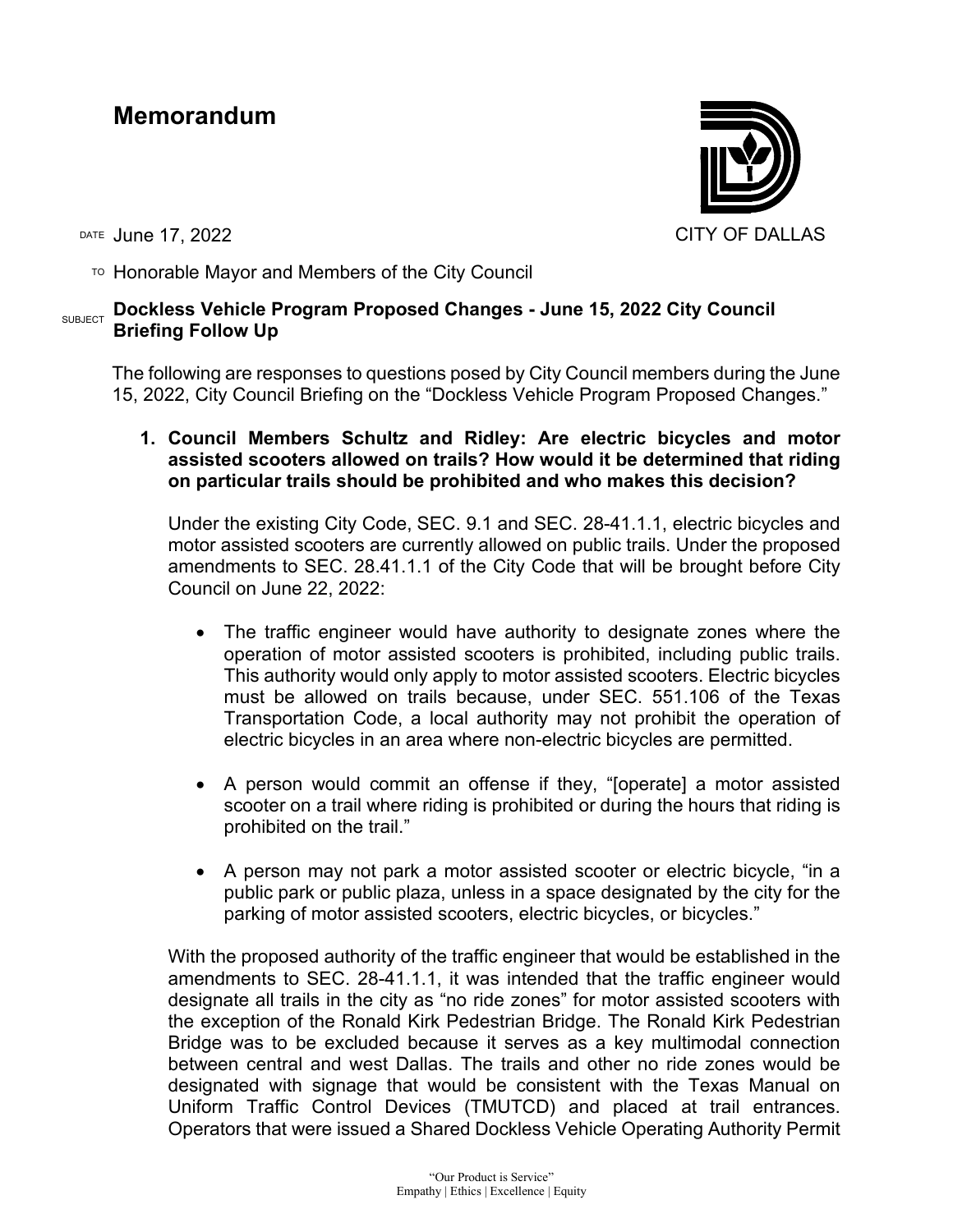DATE June 17, 2022 SUBJECT **Dockless Vehicle Program Proposed Changes - June 15, 2022 City Council Briefing Follow Up**

> would be required to geofence the no ride zones to ensure their users complied with the established traffic regulation.

> The reason for the decision to not codify the prohibition of scooters on trails was to allow for flexibility if a trail provides a key multimodal connection to destinations and the presence of scooters would not negatively impact the safety and comfort of pedestrians using the trail. Any trail that would be considered for the allowance of scooter riding would be reviewed with and co-approved by the Parks and Recreation Department.

> If Council chooses to do so, a motion can be made at the June 22, 2022 Council meeting to add the regulation in SEC. 28.41.1.1 of the City Code that motor assisted scooters may not be ridden on any public trails with the exception of the Ronald Kirk Pedestrian Bridge.

## **2. Councilmember Ridley: This seems like a lot of power being given to the director. How would the director's powers be checked? Would City Council have opportunity to review the proposed director rules before they are adopted?**

The process for the director to establish or amend a rule for the Dockless Vehicle Permit are outlined in SEC. 43-159 of the Dallas City Code:

- (a) "Before adopting, amending, or abolishing a rule, the director shall hold a public hearing on the proposal.
- (b) The director shall fix the time and place of the hearing and, in addition to notice required under the Open Meetings Act (Chapter 551, Texas Government Code), as amended, shall notify each operator and such other persons as the director determines are interested in the subject matter of the hearing.
- (c) After the public hearing, the director shall notify all operators and other interested persons of the director's action and shall post an order adopting, amending, or abolishing a rule on the official bulletin board in city hall for a period of not fewer than 10 days. The order becomes effective immediately upon expiration of the posting period.

If City Council adopts the proposed amendments to Chapter 43, Article X on June 22, 2022, it is anticipated that the process outlined above to adopt the rules would begin in mid-July, to stay on track for a tentative program relaunch date of October 2022. Councilmembers and the general public will have the opportunity to provide feedback on the proposed rules at that time. In the future, when considering changes to the rules after the relaunch of the program, staff would plan to brief the

> "Our Product is Service" Empathy | Ethics | Excellence | Equity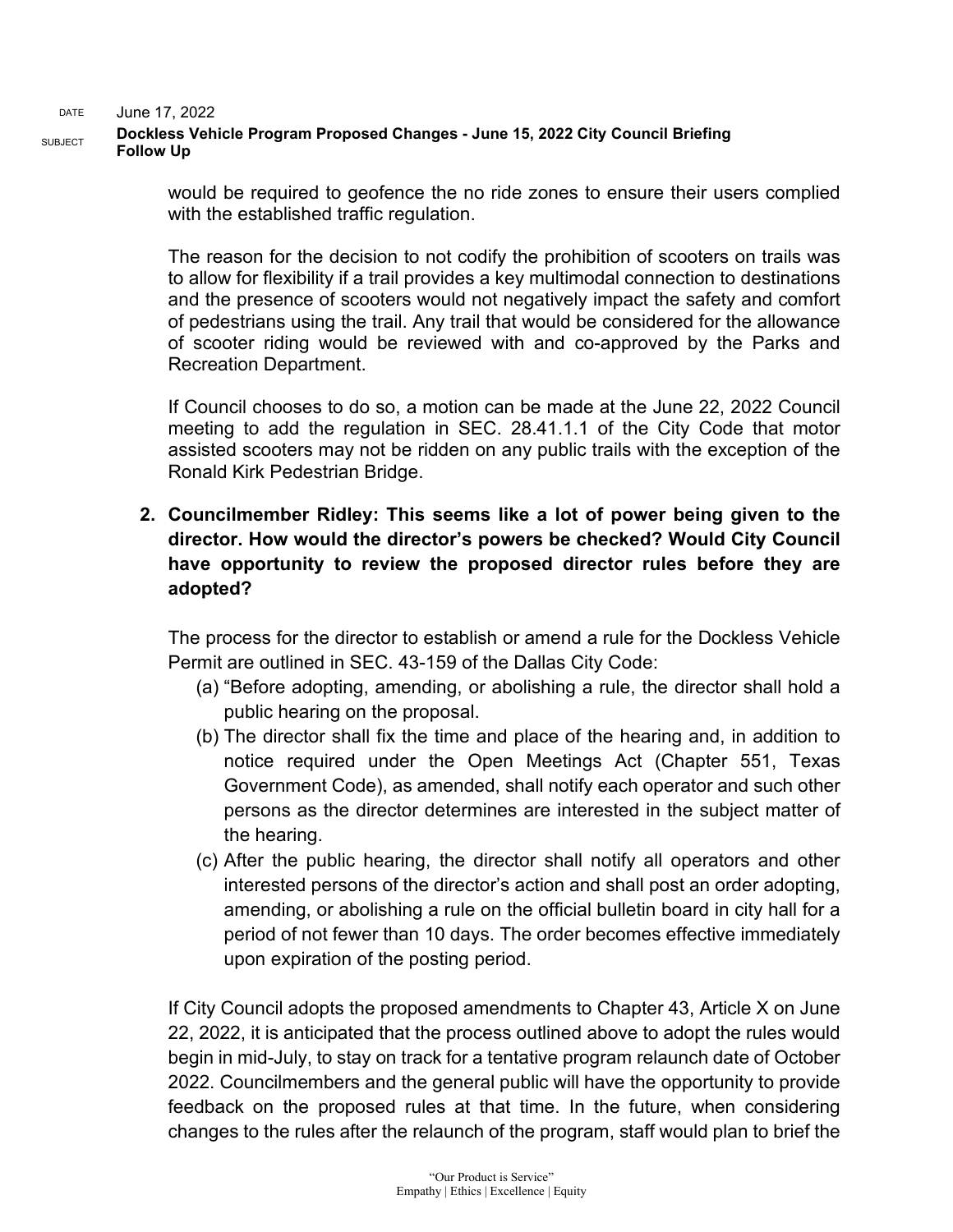DATE June 17, 2022

### SUBJECT **Dockless Vehicle Program Proposed Changes - June 15, 2022 City Council Briefing Follow Up**

Transportation and Infrastructure Committee on the proposed changes prior to holding a public hearing.

The model of adopting most of the requirements for operating a dockless vehicle service in director or program rules, rather than in the City Code, was based on a review of case study cities, many of whom have a version of director or program rules, including [Austin, TX,](https://www.austintexas.gov/sites/default/files/files/Transportation/Dockless_Final_Accepted_Searchable.pdf) [San Francisco, CA,](https://www.sfmta.com/reports/powered-scooter-share-permit-application-2021) [Seattle, WA,](https://www.seattle.gov/documents/Departments/SDOT/NewMobilityProgram/Scooter%20Share%20Permit%20Requirements%202.0%20-%202022.pdf) [Chicago, IL,](https://www.chicago.gov/content/dam/city/depts/cdot/Misc/EScooters/2020/City%20of%20Chicgo_EScooters_Pilot%20Program_Terms.pdf) [Portland,](https://www.portland.gov/sites/default/files/2022/clean-final-amended-trn-15.01-december-31-2021.pdf)  [OR,](https://www.portland.gov/sites/default/files/2022/clean-final-amended-trn-15.01-december-31-2021.pdf) and [Washington D.C](https://ddot.dc.gov/sites/default/files/dc/sites/ddot/page_content/attachments/2021.12.14%20Final%20Dockless%20Scooter%20Terms%20and%20Conditions.pdf) .

Calling the rules "Director Rules" was based on Austin, TX's program; however, SEC. 43-158 of the Dallas City Code simply states that the director may establish rules or regulations as deemed necessary to affect the policy of the article. Staff proposes changing the name of the rules to "Shared Dockless Vehicle Operating Permit Rules" to clarify that they are not the director's rules but rather the program rules that operators have to abide by as a condition of the permit.

The day-to-day running of the program would be handled by designated program staff; however, the director would be the person ultimately responsible for signing off on any changes to the program rules (following the required public hearing process), on permit issuance and on permit suspensions and revocations.

# **3. Councilmember Ridley: Will the Dallas Police Department have access to the personal information of users of the shared dockless vehicle services, when needed to investigate crimes?**

Staff will be utilizing Mobility Data Specification (MDS) standards for tracking and analysis of vehicles and trip characteristics. MDS data is generated by vehicles, not riders. It includes information about the status of vehicles, their location, and where they are going. It does not contain any personal information about users which is the type of information that privacy laws and practices have traditionally focused on protecting.

### **4. Councilmember(s) Thomas, Shultz, and Willis: How were the Shared Dockless Vehicle Program's Equity Opportunity Zones determined?**

For the purposes of the Shared Dockless Vehicle Program, "Equity Opportunity Zones" are 2020 Census block groups that met all of the following criteria: (data source: 2016-2020 American Community Survey 5-Year Estimates)

a. Race: Above the city average for the percent of people who identify as nonwhite (city average =  $71.20\%$ );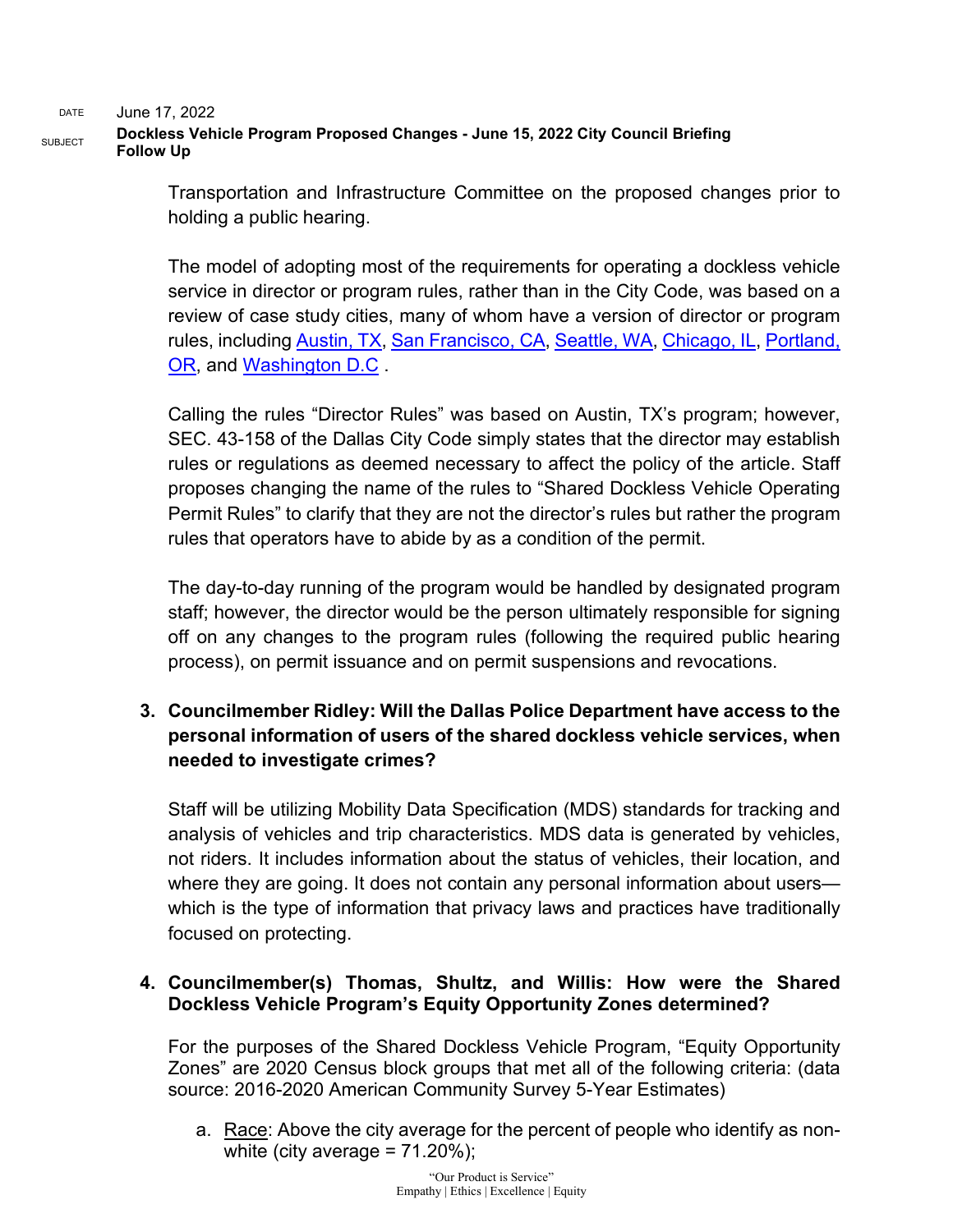DATE June 17, 2022

#### SUBJECT **Dockless Vehicle Program Proposed Changes - June 15, 2022 City Council Briefing Follow Up**

- b. Socio-Economic Status: Above the city average for the percent of families below the poverty level (city average  $= 14.50\%$ );
- c. Transportation Access: Above the city average for the percent of people that use public transit (city average  $= 3.50\%$ );
- d. Population Density: Above the city average for population density (city average = 3,943 people per square mile);
- e. Transit Proximity: located within a 0.25 mile buffer of any transit stop.

The criteria used in the draft Capital Improvement Equity Tool created by the Office of Equity and the Office of Bond and Construction Management was the starting point for identifying the equity areas. However, after receiving concerns from various dockless vehicle companies that requiring them to deploy in lower-density areas could threaten their business model, the population density and transit proximity factors were added to the list of criteria.

### **5. Councilmember Willis: Please re-evaluate the minimum number of complaints in a day that would warrant an operator's suspension.**

The current proposal states that 40 incidents in a day would warrant an automatic suspension. The reason for such a high threshold was to ensure that coordinated attempts to flood 311 with complaints could not be used to unjustly drive out an operator. As the average number of complaints per operator per day in the summer of 2020 was 11, staff is now proposing that if an operator averages 20 incidents per day in a calendar year week, the operator will have their license automatically suspended. However, an operator is more likely to have their license suspended due to other requirements listed in the rules before they would meet this threshold. This will be part of the proposed rules that will go through the public input process in July.

## **6. Councilmember Willis: Please re-evaluate the decision to not permit a new operator if another operator has their permit revoked.**

Staff's reasoning behind not permitting a new operator if another has their permit revoked was to ensure that all operators stay on the same operating permit term schedule. Additionally, the potential that a new operator could be issued a permit or that the number of units allowed to be deployed by each operator could be significantly increased, could encourage foul play by operators. To comprise, in the event that an operator has their permit revoked, staff would consider amending the director rules to allow the remaining permitted operators to increase the number of units that each may deploy to 250 units over the current maximum of